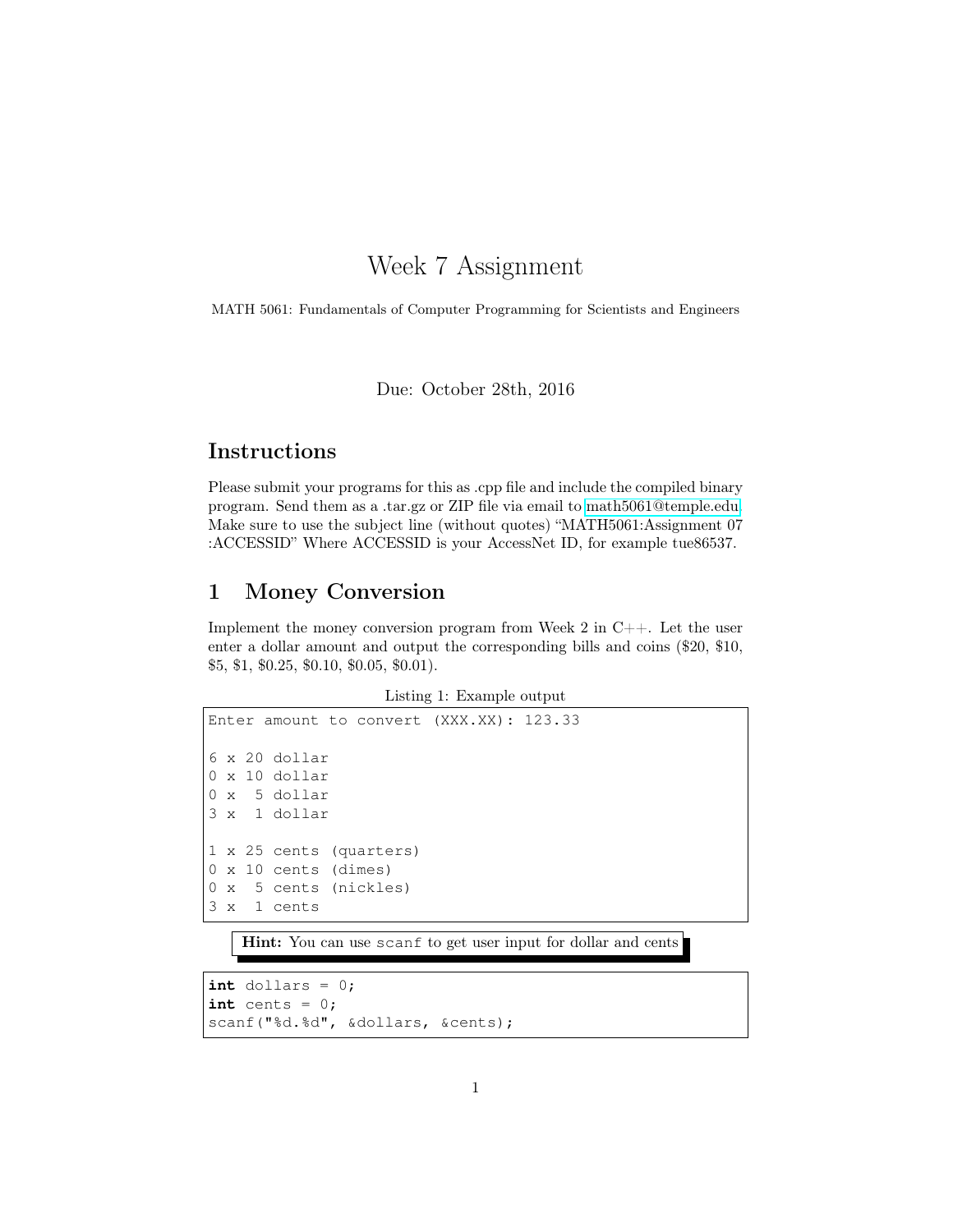## 2 Intersecting Rectangles

Implement the rectangle intersection program from Week 2 in C++. It should check whether two entered rectangles are intersecting or not.



Listing 2: Example output

```
Enter first rectangle:
  - top-left corner (x, y): 10, 20
  - bottom-right corner (x, y): 20, 10
Enter second rectangle:
 - top-left corner (x, y): 15, 30
  - bottom-right corner (x, y): 40, 15
These two intersect!
```